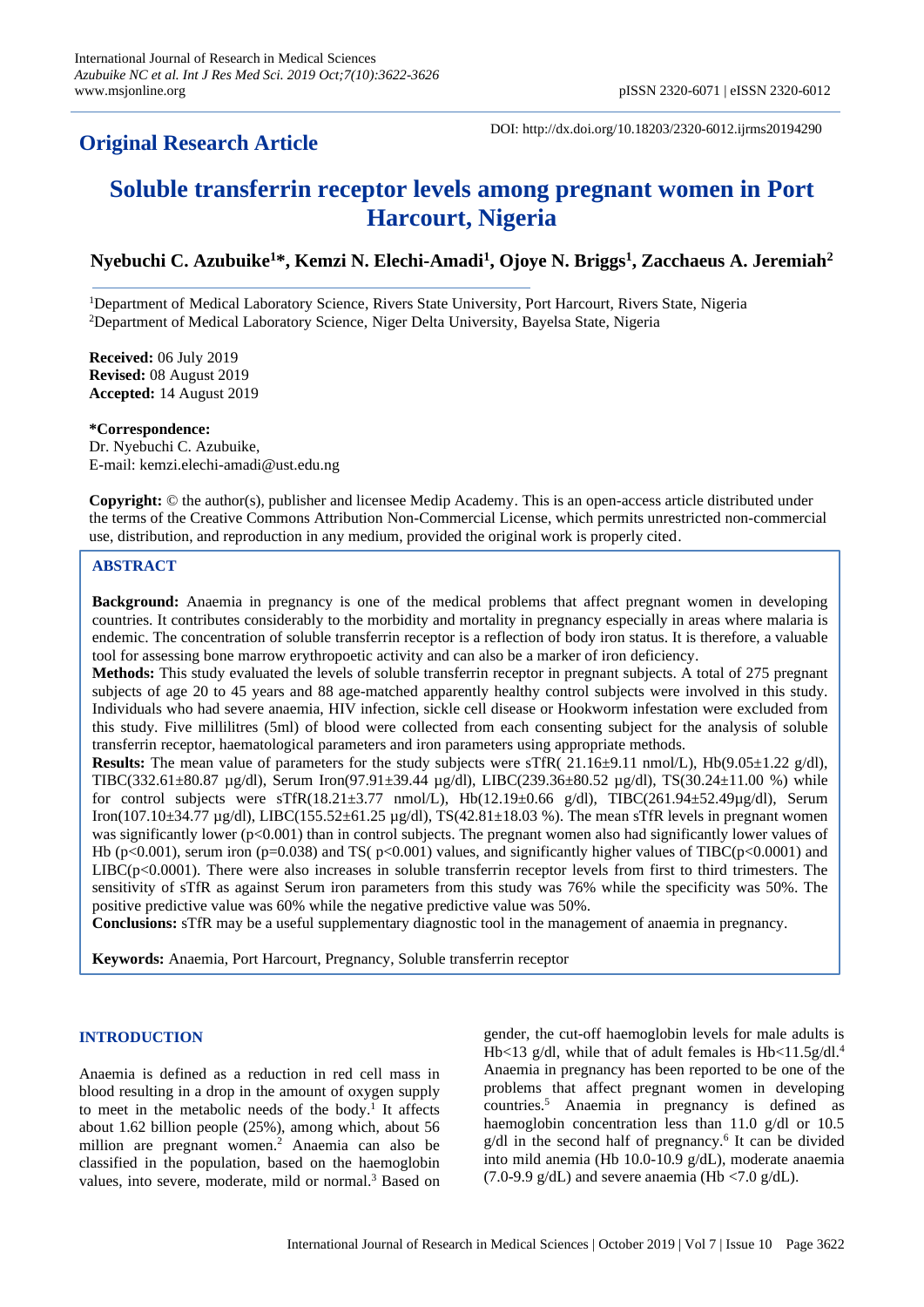Soluble transferrin receptor (STfR) protein is a single polypeptide chain of 85kDa and is derived from transferrin receptor. <sup>7</sup> Soluble transferrin receptor is derived from the proteolytic cleavage of the extracellular domain of transferrin receptor.<sup>8</sup> The concentration of soluble transferrin receptor is a reflection of the receptor density on the cells and also the number of cells that express the receptors. Thus, it is closely related to the cellular iron demands and to erythroid proliferation rate.<sup>8,9</sup>

Soluble transferrin receptor has been shown to be unaffected by chronic disease and inflammation, unlike serum ferritin and transferrin concentrations.<sup>7</sup> It is therefore, a valuable quantitative assay of marrow erythropoietic activity and also a marker of tissue iron deficiency.<sup>10</sup> There is also an exponential increase in soluble transferrin receptor in response to the degree of anaemia.<sup>10</sup> Soluble transferrin levels are not influenced by acute phase reactions or hemodilution in pregnancy. High levels of soluble transferrin receptor in pregnancy in the presence of normal haemoglobin can indicate onset of mild iron deficiency.<sup>11</sup> The concentration of soluble transferrin receptor rises in iron deficiency anaemia but not in anaemia of chronic disease or iron overload. 12,13 The concentration of soluble transferrin receptor is a reflection of body iron status and erythropoietic activity. 10

#### **METHODS**

#### *Study Population*

This study involved 275 pregnant women, of age 20 to 45 years, and 88 age-matched apparently healthy non-pregnant women as control subjects. The bio-data and medical history of the subjects were obtained using questionnaire.

#### *Informed consent*

The subjects that participated in this research gave their informed consent to participate in this study. All information was treated with confidentiality.

#### *Inclusion criteria*

Pregnant women who were attending clinic in public health facilities in Port Harcourt, Nigeria.

#### *Exclusion criteria*

Pregnant women who had sickle cell disease, HIV infection, hookworm infestation or severe malaria.

#### *Study Duration*

This study was carried out between March and September, 2017.

#### *Sample collection*

Five millilitres (3 ml) of blood was collected from each subject. Three milliliters (3ml) of the sample were put in sample containers with ethylene diethyltetraacetic acid (EDTA) anticoagulated bottles for the assayed of haematological parameters.

Two millimetres (2 ml) of the sample were put in plain containers and centrifuged. The serum obtained was stored at -20°c prior to analysis of biochemical parameters.

#### *Methodology*

Soluble Transferrin receptor (using immunoenzymatic methods), Serum Iron and Total iron binding capacity were analyzed using colorimetric methods. Hematological parameters were analyzed using Sysmex hematology autoanalyzer.

#### *Statistical Analysis*

The data generated was analyzed using SPSS version 22. p-values less than 0.05 were considered statistically significant.

#### **RESULTS**

Table 1 shows the Mean±SD of parameters for the pregnant women and control subjects. The levels of soluble transferrin receptor  $(p<0.001)$ , total iron binding capacity  $(p<0.001)$  and latent iron binding capacity (p<0.001) were significantly higher in the pregnant women than in the control subjects. The levels of haemoglobin  $(p<0.001)$ , serum iron  $(p=0.038)$  and transferrin saturation (p<0.001) were significantly lower in the pregnant women compared to the control subjects.

#### **Table 1: Mean±SD of Parameters for Pregnant Women and Control Subjects.**

| <b>Subjects/Parameters</b> | STfR(mmol/l)     | Hb(g/dl)        | $\text{TIBC}(\mu\text{g/dl}) = \text{SI}(\mu\text{g/dl})^2$ |                    | $LIBC(\mu g/dl)$   | TS(%)             |
|----------------------------|------------------|-----------------|-------------------------------------------------------------|--------------------|--------------------|-------------------|
| Pregnant women $(n=275)$   | $22.16 \pm 9.11$ | $9.05 \pm 1.22$ | $332.61 + 80.87$                                            | $97.91 \pm 39.44$  | $239.36 \pm 80.52$ | $30.24 \pm 11.00$ |
| Control $(n=88)$           | $18.21 + 3.77$   | $12.19 + 0.66$  | $261.94 \pm 52.49$                                          | $107.10 \pm 34.77$ | $155.52 \pm 61.25$ | $42.81 \pm 18.03$ |
| p-value                    | < 0.001          | < 0.001         | $\leq 0.001$                                                | 0.038              | < 0.001            | < 0.001           |

Key: sTfR- Soluble transferrin receptor, Hb- Haemoglobin, TIBC- Total iron binding capacity, SI- Serum iron, LIBC- Latent iron binding capacity, TS- Transferrin saturation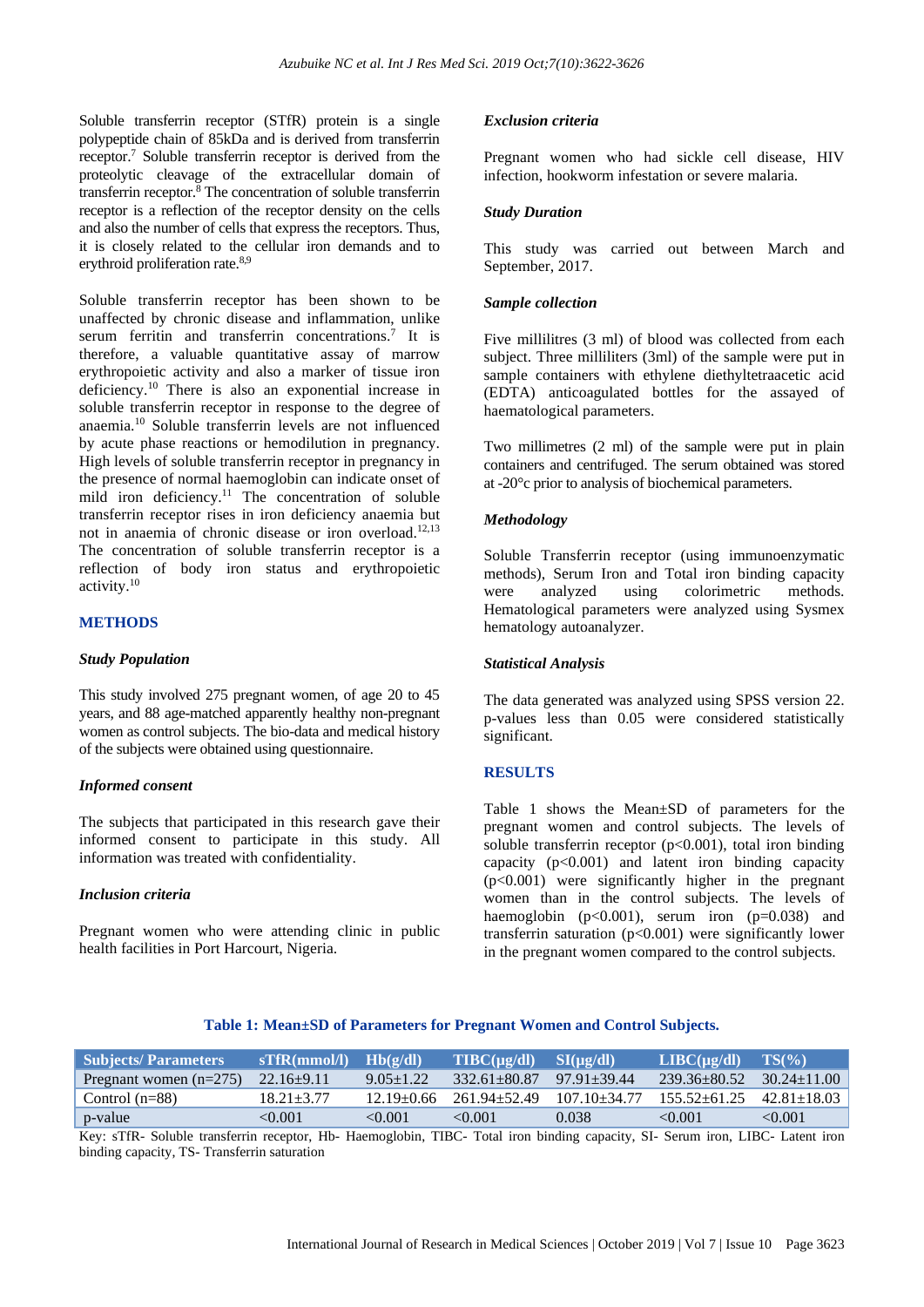Table 2 shows the Mean±SD of parameters for the pregnant women according to trimesters. There were significant differences in the levels of soluble transferrin receptor ( $p=0.002$ ), total iron binding capacity ( $p<0.006$ ), serum iron  $(p=0.02)$  and latent iron binding capacity  $(p=0.01)$  across the trimesters. There were no significant differences in the levels of haemoglobin (p=0.184) and transferrin saturation (p=0.077) respectively.

| Trimesters/Parameters  | STfR(mmol/l)                | Hb(g/dl)      | $T\text{IBC}(u\text{g}/dl)$   | SI(ue/dl)         | $LIBC(\mu\alpha/dl)$          | $TS(\%)$        |
|------------------------|-----------------------------|---------------|-------------------------------|-------------------|-------------------------------|-----------------|
| $1st$ Trimester (n=91) | $21.34 + 12.86^a$           | $9.20 + 0.95$ | $340.90 + 80.89$ <sup>a</sup> | $93.56 + 39.66^a$ | $247.34 + 75.74$ <sup>a</sup> | $27.90 + 11.86$ |
| $2nd$ Trimester (n=16) | $21.76 \pm 6.06^a$          | $9.02 + 1.28$ | $321.97 + 80.73^b$            | $98.15 + 40.02^b$ | $229.25 + 81.52^b$            | $31.43 + 12.29$ |
| $3rd$ Trimester (n=21) | $28.71 + 6.76$ <sup>b</sup> | $8.70 + 1.61$ | $375.17 + 65.34$ °            | $11321+3114c$     | $279.35 + 78.88$              | $30.99 + 9.16$  |
| p-value                | 0.002.                      | 0.184         | 0.006                         | 0.02              | 0.01                          | 0.077           |

ANOVA, followed by Tukey's posthoc test. Numbers in the same column with different alphabets are statistically different (p<0.05).

Figure 1 shows the correlation plot of soluble transferrin receptor versus total iron binding capacity. There was a positive, weak correlation between soluble transferrin receptor versus total iron binding capacity. This indicates that soluble transferrin receptor levels increased as the total iron binding capacity increased. Thus, the levels of soluble transferrin receptor reflect the body's need for iron.



#### **Figure 1: Correlation plot of sTfR vs TIBC.**

Figure 2 shows the correlation plot of soluble transferrin receptor versus serum iron. There was a negative, weak correlation between soluble transferrin receptor versus serum iron. Thus, the levels of soluble transferrin receptor decreased as the levels of iron in the serum increased.



**Figure 2: Correlation plot of sTfR vs Serum iron.**

Figure 3 shows the correlation plot of soluble transferrin receptor versus latent iron binding capacity. There was a positive, weak correlation between soluble transferrin receptor versus latent iron binding capacity. This correlation indicates that the levels of soluble transferrin receptor increased as latent iron binding capacity of the body cells increased.



#### **Figure 3: Correlation plot of sTfR vs LIBC.**

Figure 4 shows the correlation plot of soluble transferrin receptor versus transferrin saturation. There was a negative, weak correlation between soluble transferrin receptor versus transferrin saturation. This implies that the levels of soluble transferrin receptor reduced as the transferrin saturation levels increased.



**Figure 4: Correlation plot of sTfR vs TS.**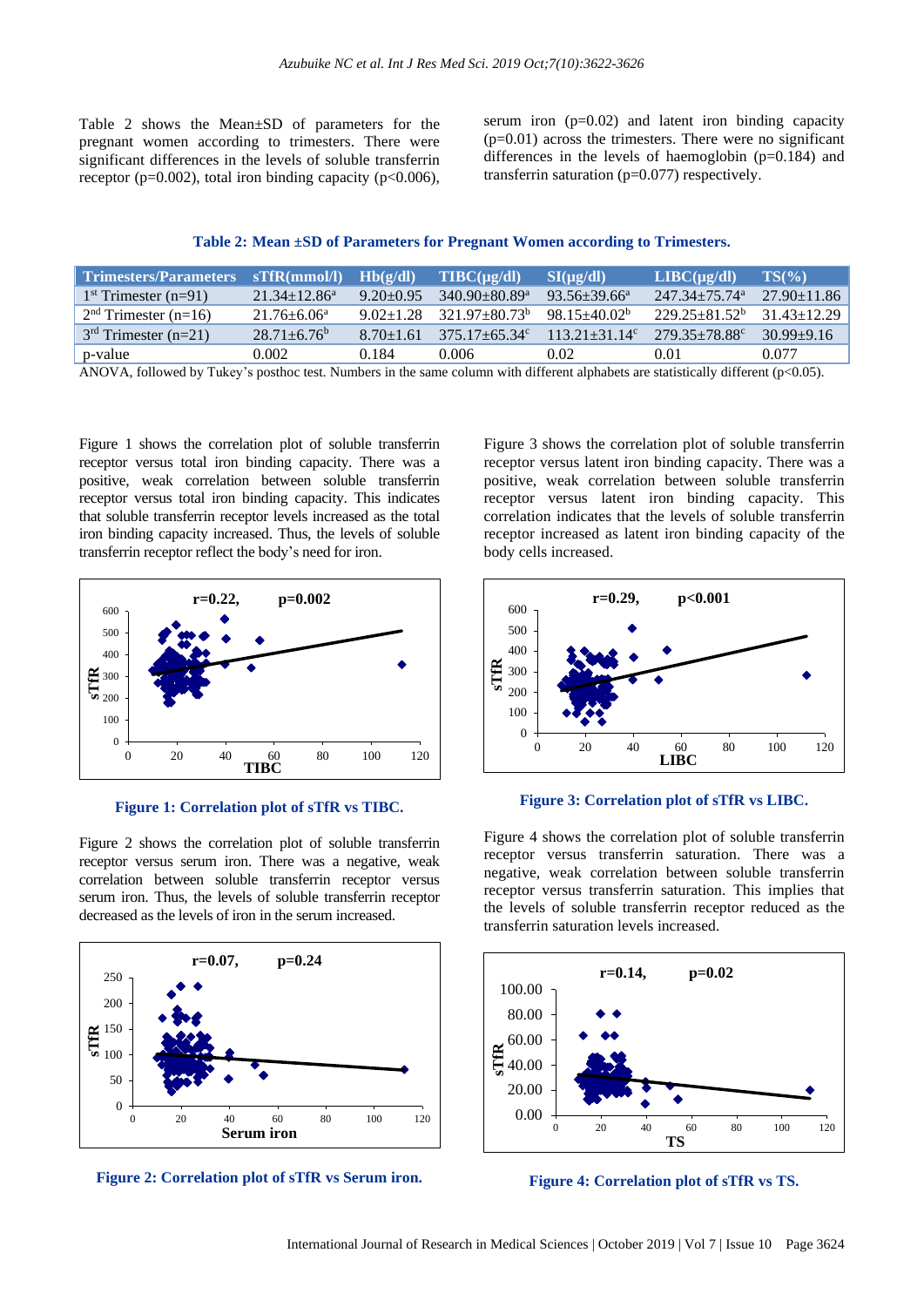#### **DISCUSSION**

The haemoglobin level of the pregnant women was significantly lower than control subjects. This is probably because hypochromic red cells are usually released into circulation in cases of anaemia or functional iron deficiency.<sup>14</sup>

Soluble transferrin receptor was significantly higher in the pregnant women as well as total iron binding capacity (TIBC) and LIBC. This study also observed a significant decrease in serum iron, transferrin saturation (TS) in the pregnant subjects compared to the control subjects.

This agrees with an earlier finding which indicated that soluble transferrin is not affected by pregnancy unless there is presence of iron deficiency which occurs in pregnancy.<sup>15</sup> Another report indicates that in individuals with iron deficiency anaemia there is an increased level of sTfR compared to control subjects.<sup>16</sup>

In this study there was a decrease in haemoblogin and serum iron levels, and an increase in TIBC and LIBC in the pregnant subjects compared to the control. This finding agrees with the work of other studies.<sup>17</sup> Iron deficiency has been reported to be the single micronutrient deficiency that affects 50% of the world population, especially pregnant women. This is probably due to the requirement of iron during pregnancy.<sup>17</sup>

Serum iron, TIBC and TS are biochemical parameters that are used for screening and monitoring iron deficiency and iron overload.<sup>18</sup> There was a significant increase in serum transferrin receptor level with the highest level occurring in the third trimester. This finding agrees with an earlier work which reported that there is a gradual increase in sTfR as the age of pregnancy increases.<sup>13</sup> sTfR is an indicator if iron status in pregnancy.<sup>13</sup> sTfR has been reported to increase in iron deficiency anaemia and the level is a reflection of the functional iron status of the subjects and also erythropoietic activity. $20,21$ 

sTfR generally increases during pregnancy, and the increase reflects the body's attempt at increasing the intracellular iron concentration.<sup>22,23</sup> It is also an indication of the body's ability to deal with infections.<sup>24</sup> sTfR is a useful tool in discriminating and distinguishing iron deficiency anaemia in pregnancy and anaemia of chronic disease. 25

sTfR correlated significantly with indicators of iron needs of the body namely TIBC and LIBC. The correlation between sTfR and Serum Iron and Transferrin Saturation was negative. However these correlations were weak. The sensitivity of sTfR as against Serum iron parameters from this study was 76% while the specificity was 50%. The positive predictive value was 60% while the negative predictive value was 50%. Thus, sTfR may be employed as a supplementary diagnostic tool in the management of anaemia in pregnancy.

*Funding: No funding sources Conflict of interest: None declared Ethical approval: The study was approved by the Institutional Ethics Committee*

#### **REFERENCES**

- 1. Ndukwu GU, Dienye PO. Prevalence and sociodemographic factors associated with anaemia in pregnancy in a primary health centre in Rivers State, Nigeria. Afric J Primary Health Care Family Med. 2012;4(1):1-7.
- 2. Balarajan Y, Ramakrishnan U, Özaltin E, Shankar AH, Subramanian SV. Anaemia in low-income and middle-income countries. Lancet. 2011 Dec 17;378(9809):2123-35.
- 3. World Health Organization. Haemoglobin concentration for the diagnosis of anaemia and assessment of severity, 2011. Available at: WHO/NMD/NHD/MNM/11.1. Accessed on 25 March 2017.
- 4. Boon N.A, Colledge, N.R, Walker B.R. Davidson's Principles and Practice of Medicine. 20<sup>th</sup> Ed. Edinburg. Churchill Livingstone Elsevier. 2006; 1023-1030.
- 5. Gwarzo MY, Ugwa EA. The pattern of anaemia in northern Nigerian pregnant women. Journal of Medicine and Medical Sciences. 2013 Aug 1;4(8):319-23.
- 6. WHO/UNICEF/UNO. IDA: prevention, assessment and control. Report of a WHO/UNICEF/UNO consultation. Geneva. 1998.
- 7. Infusino I, Braga F, Dolci A, Panteghini M. Soluble transferrin receptor (sTfR) and sTfR/log ferritin index for the diagnosis of iron-deficiency anemia a meta-analysis. Am J Clin Pathol. 2012 Nov 1;138(5):642-9.
- 8. Speeckaert MM, Speeckaert R, Delanghe JR. Biological and clinical aspects of soluble transferrin receptor. Crit Reviews Clin Laborat Scie. 2010 Dec 1;47(5-6):213-28.
- 9. Skikne BS. Serum transferrin receptor. Am J Hematol. 2008 Nov;83(11):872-5.
- 10. Beguin Y. Soluble transferrin receptor for the evaluation of erythropoiesis and iron status. Clinica chimica acta. 2003 Mar 1;329(1-2):9-22.
- 11. Asif N, Tariq W, Mateen Y. Iron status in nonanemic pregnant females during the Third Trimester. Ann Pak Inst Med Sci. 2008;4(2):88-91.
- 12. Fairbanks VJ, Brandhagen DJ. Disorders of iron storage and transport. In: Beutler E, Lichtman MA, Coller BS, Kipps TJ, Sellgsohn Y, Eds. Withams Haematology. New York. McGraw-Hill; 2008; 435- 460.
- 13. Okafor IM, Okpokam DC, Antai AB, Usanga EA. Soluble transferrin receptor as a marker in the diagnosis of iron deficiency anaemia, a study in Calabar. Inter J Biomed Laborat Scie. 2014;3:41-7.